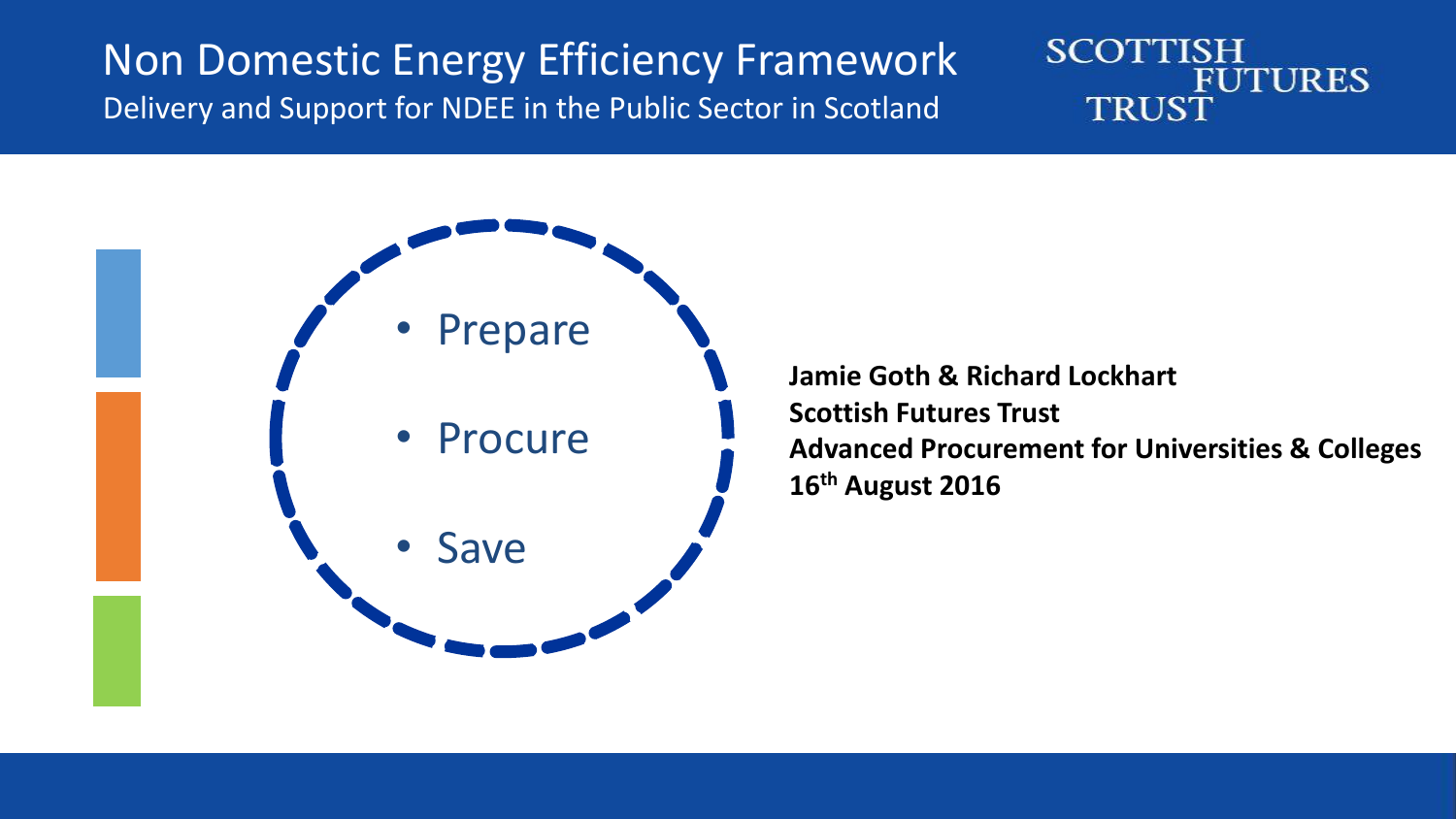### **Drivers** for Energy Efficiency

#### **SCOTTISH FUTURES TRUST**

- Climate Change
- Thermal Comfort
- Emissions Targets
- Revenue Cost Savings
- Mandatory Reporting
- Security of Energy Supplies
- Corporate Social Responsibility

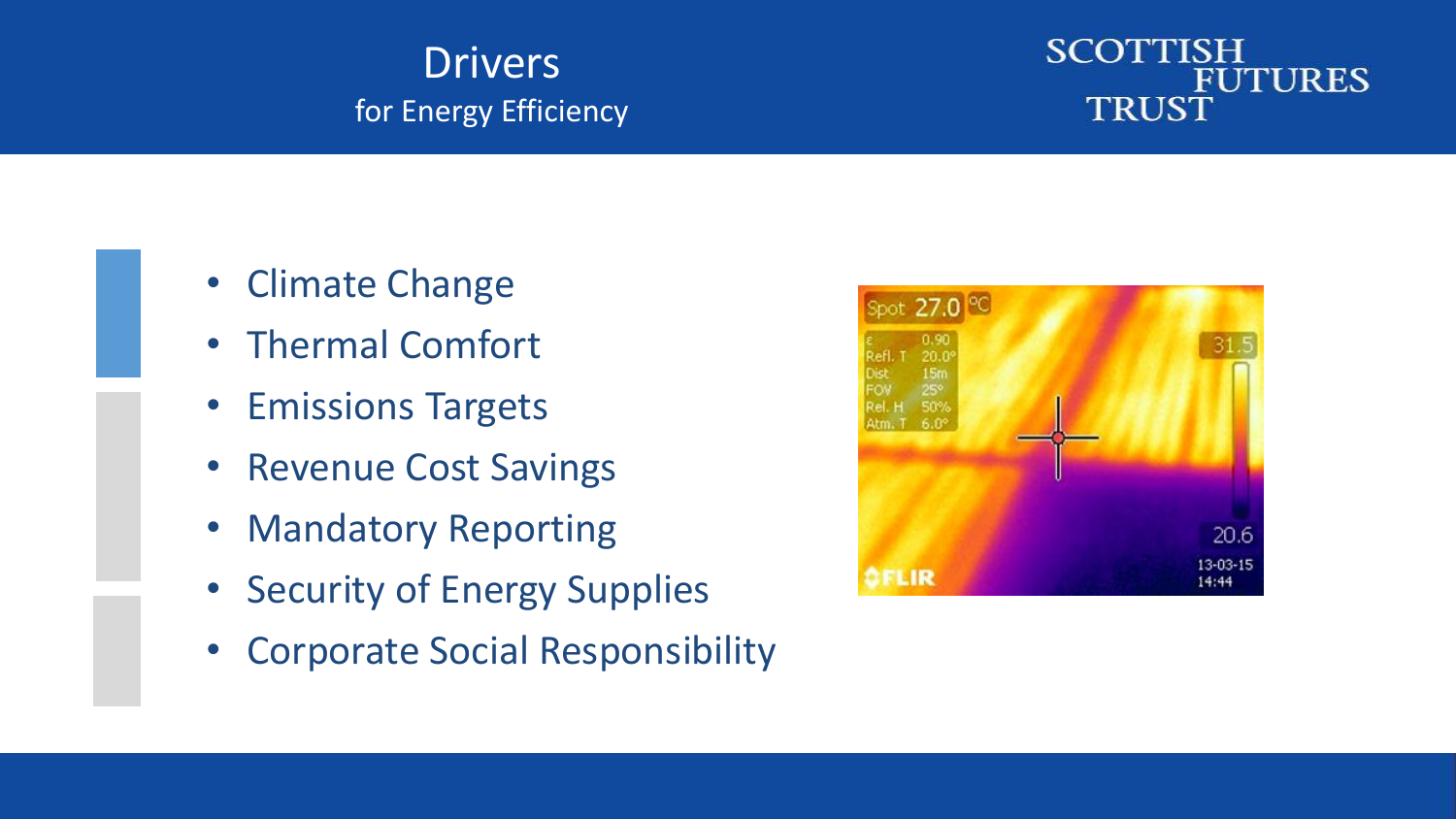# What can you Buy? How is it Contracted for?

#### **SCOTTISH FUTURES TRUST**

# NDEE Framework

- 12 Contractors
	- launched in March 2016
- Selected to work on:
	- Scotland
	- Retrofit
	- Non Domestic Energy Efficiency
	- Renewables *in the mix*
	- Connecting up to district heating
- Duration: 2020

# Energy Performance Contract

- Guaranteed Energy Performance
	- e.g. 20%, 8 year payback, £1m CAPEX
- Payment Linked to Results
	- $-$  Reduced savings  $\rightarrow$  Reduced Payment
- Install energy efficiency technologies
- **Ongoing Services:** 
	- Maintenance
	- Bureau Service
	- Behaviour Change

www.gov.scot/Topics/Government/Procurement/directory/Utilities/NonDomesticEnergyEfficiency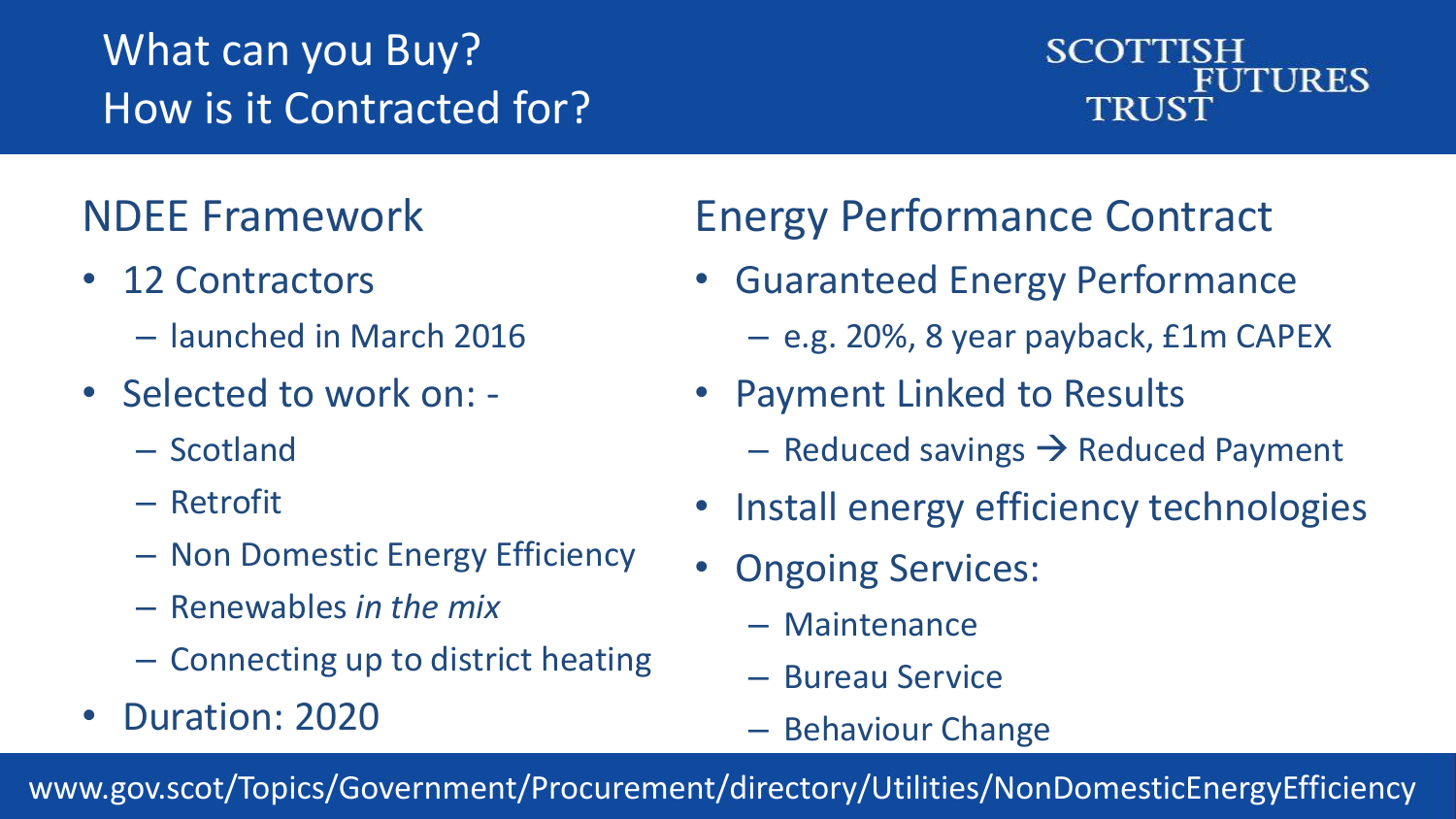## Which Contractors are on SG's NDEE Framework?

#### **SCOTT UTURES** TRUST

- Alternative Heat Limited
- Ameresco Limited
- Blacbourne Limited
- British Gas Trading Limited
- Cofely Limited
- Cynergin Projects Limited
- Everwarm Limited
- FES Limited
- Matrix Control Solutions Limited
- Robertson Group Limited
- SSE Contracting Group Limited
- Vital Energi Solutions LImited

#### www.gov.scot/Topics/Government/Procurement/directory/Utilities/NonDomesticEnergyEfficiency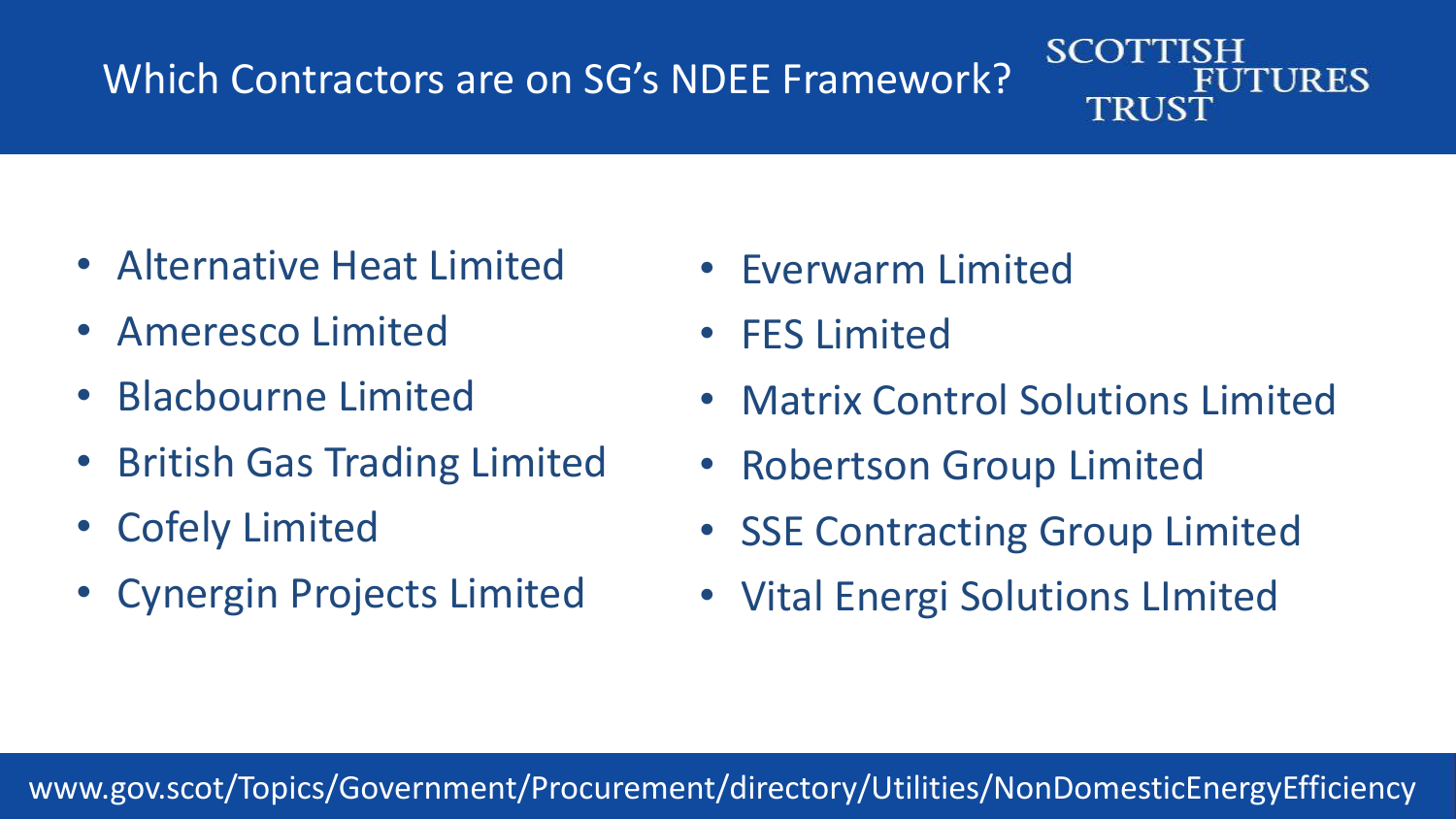# **Scaling up Delivery of Energy Efficiency**

**to meet 2020 emissions targets**



- Achieve value for money in energy efficiency projects:
	- increase project scale
	- integrate energy efficiency into the heart of refurbishment projects
	- form whole-building projects that use savings from measures with short payback periods to balance more challenging measures
- Transfer risk to installers
	- set own minimum requirements for savings
	- require tenderers to identify detailed solutions
- Make greatest use of internal resource
	- prioritise buildings through knowledge of own estate
	- lead ambitious programmes
	- employ consultants and contractors for analysis and detail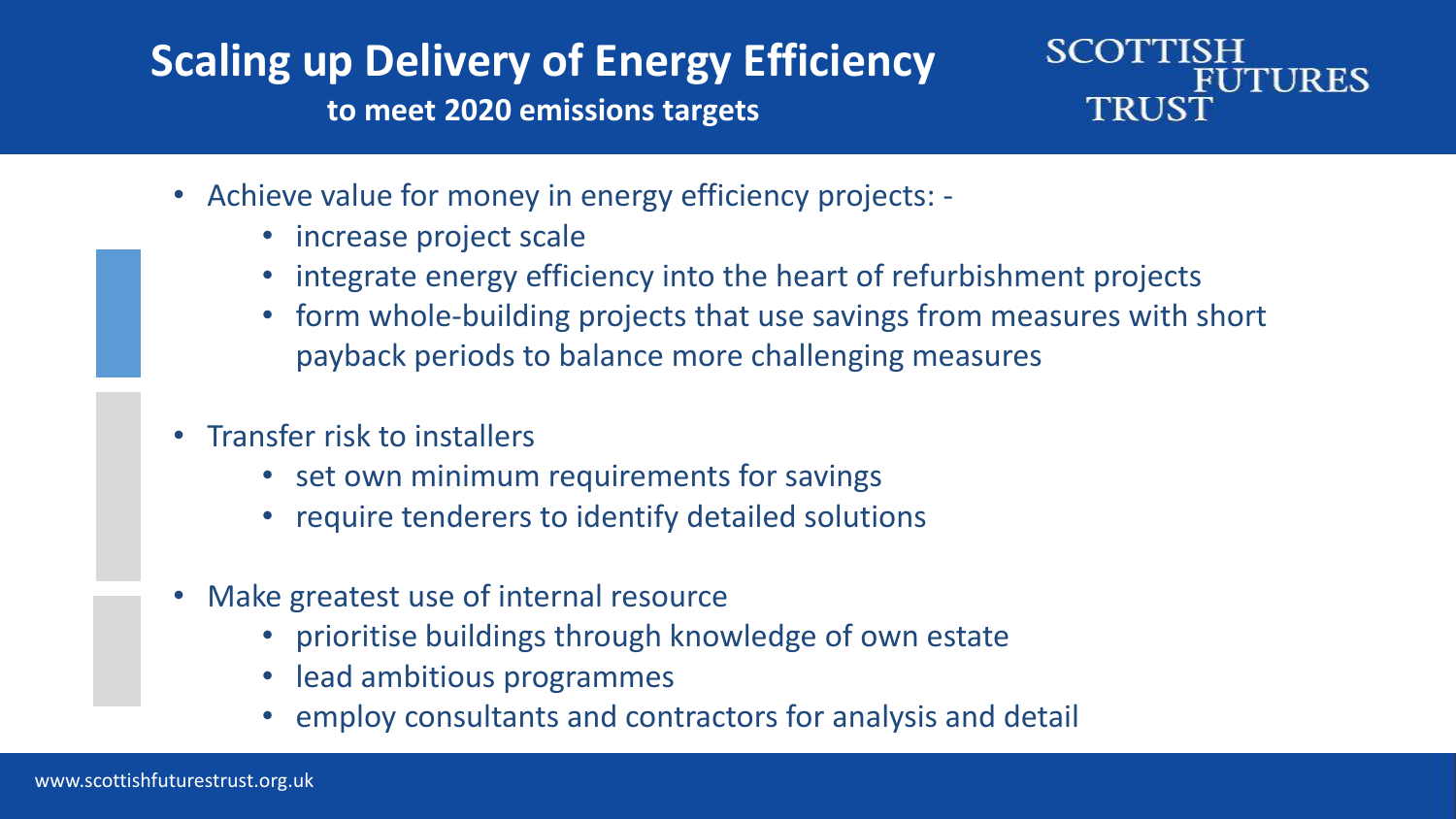### Scaling up Delivery of Energy Efficiency

#### to meet 2020 emissions targets

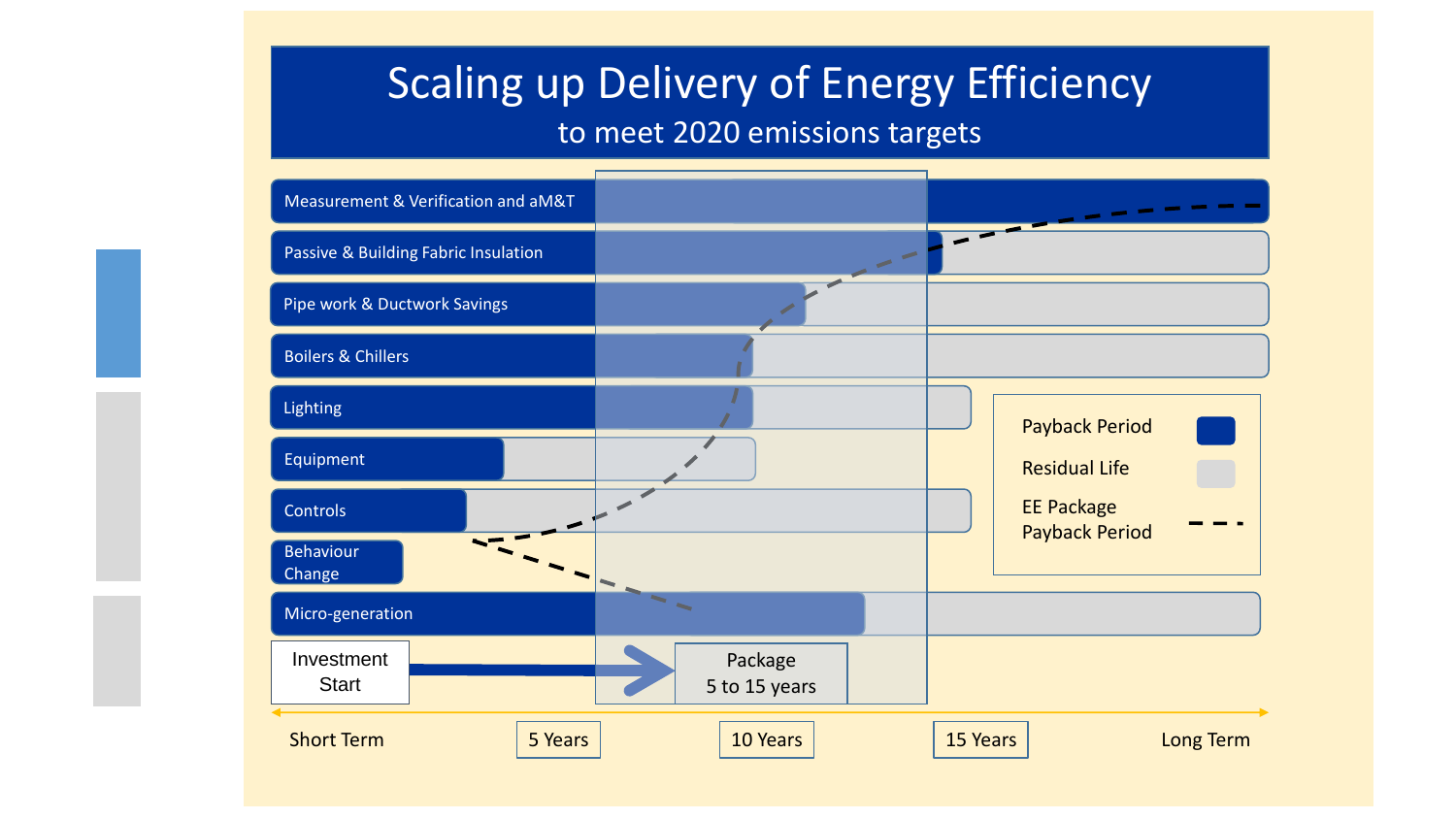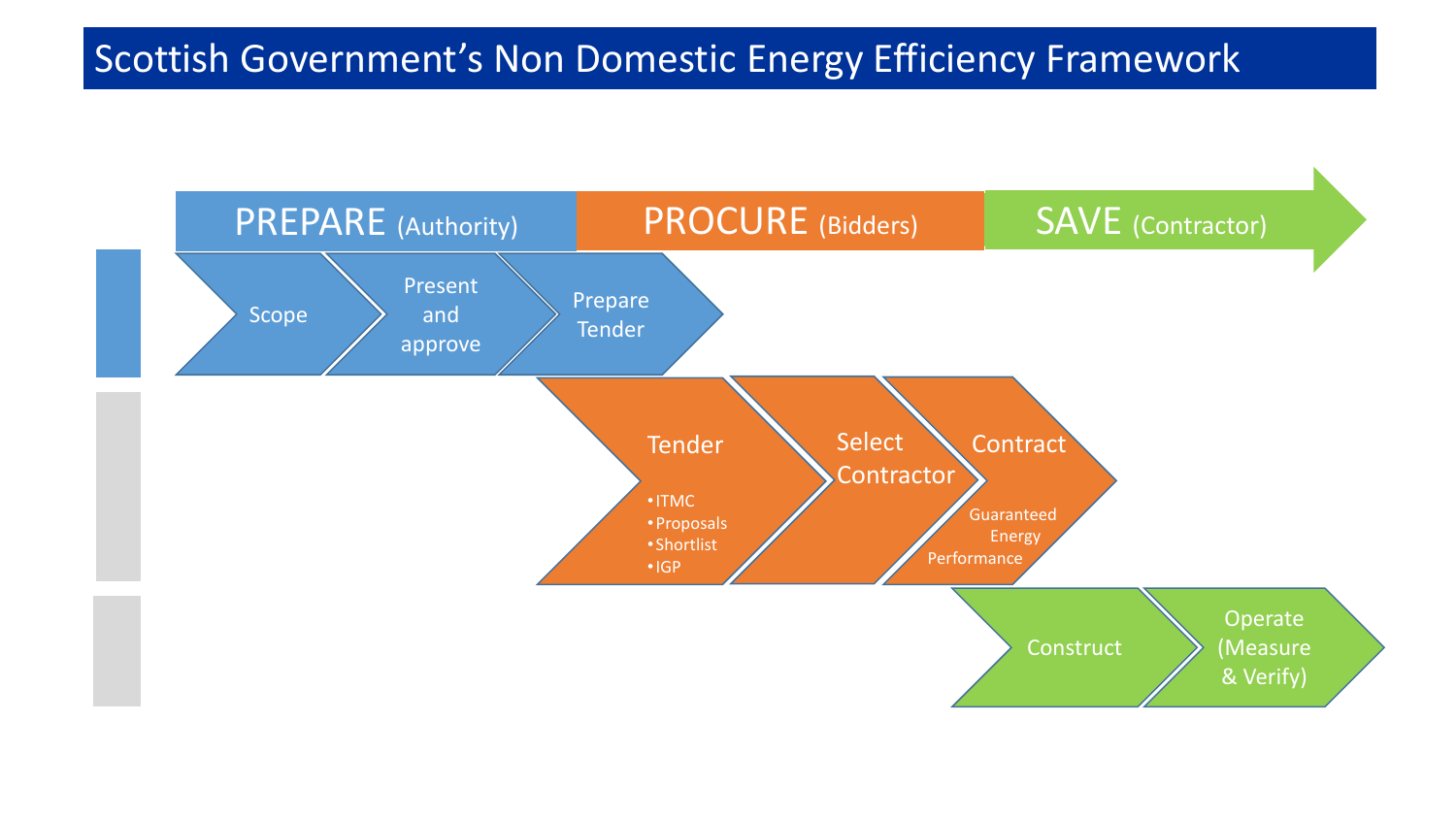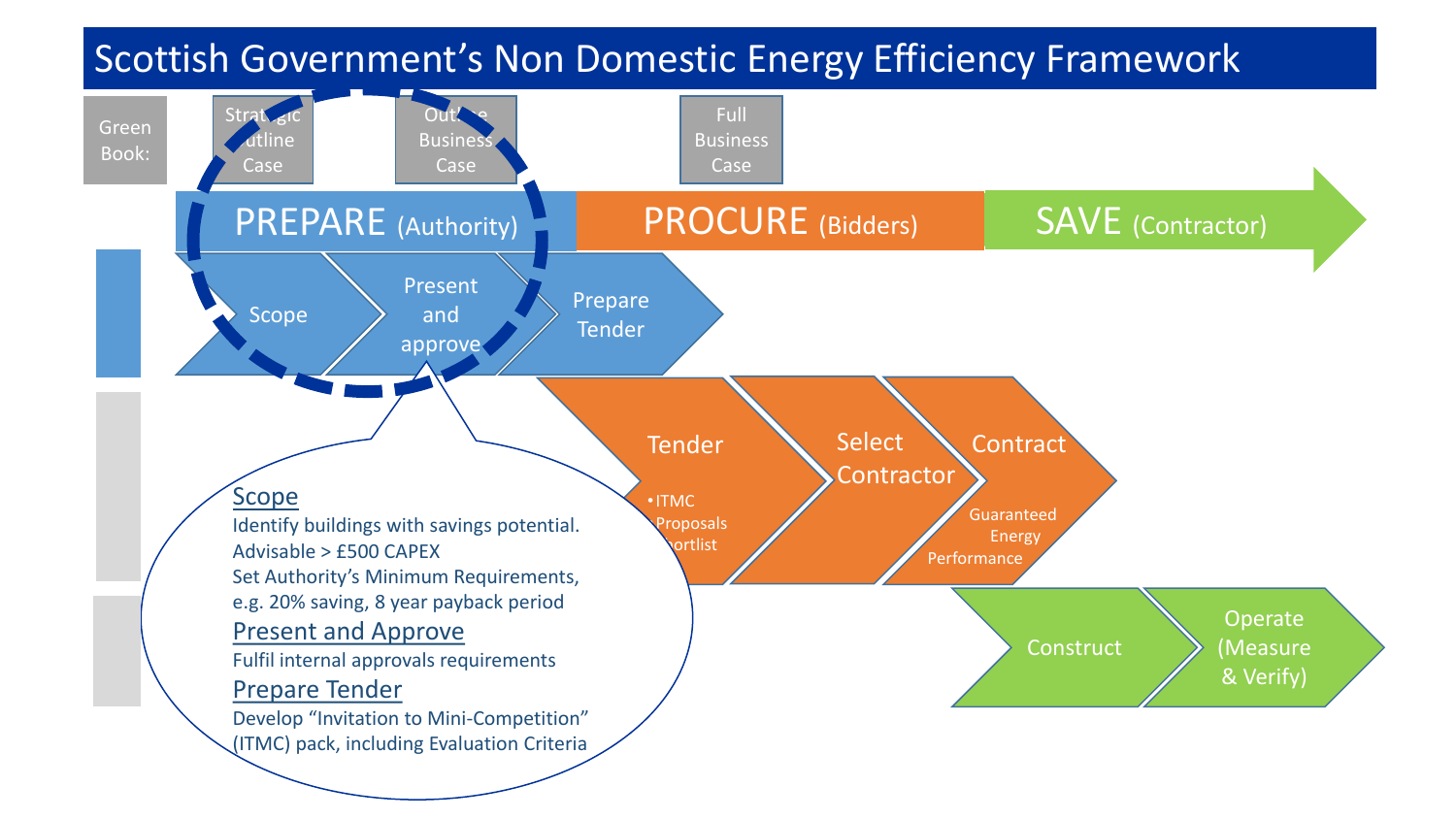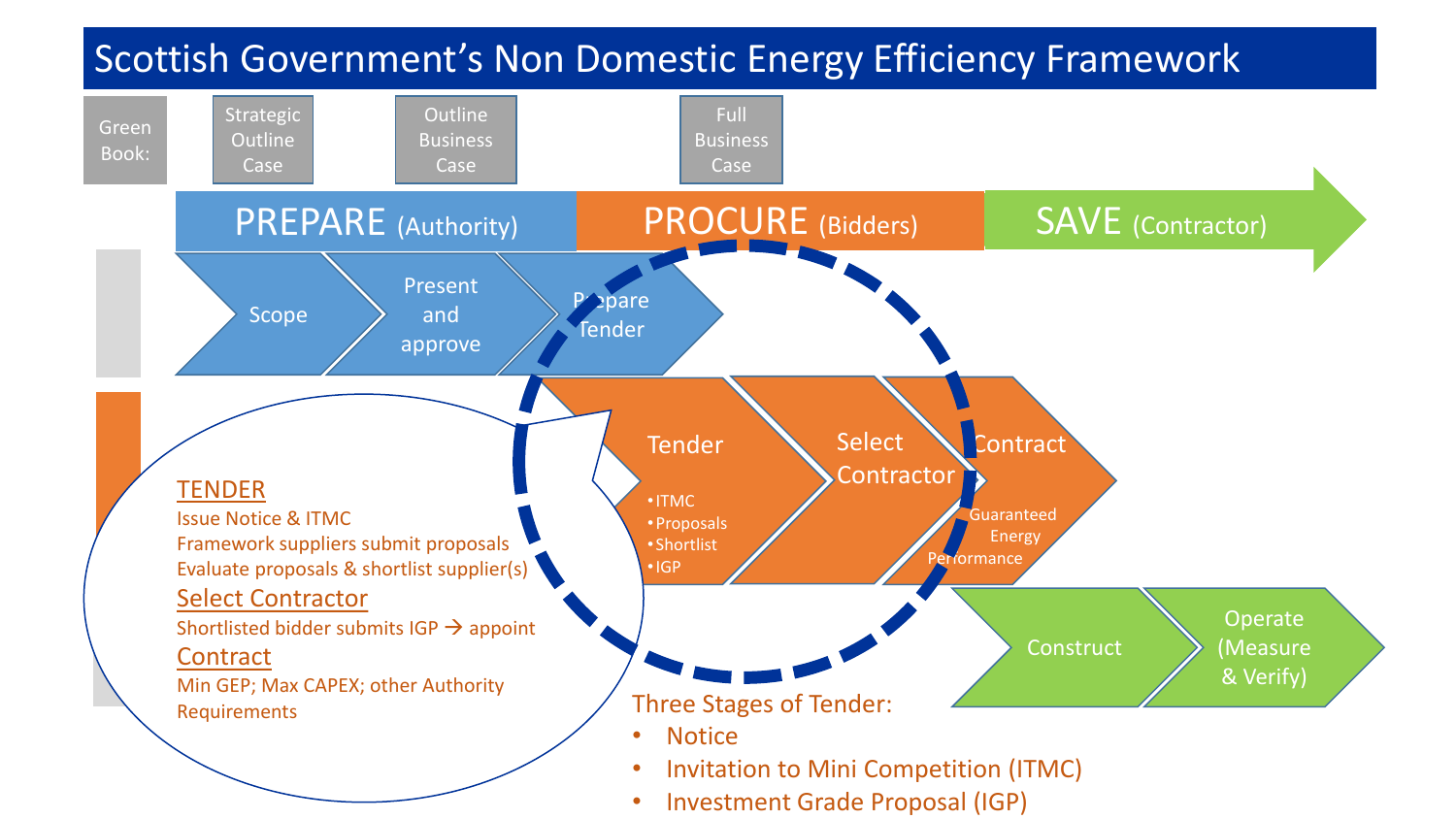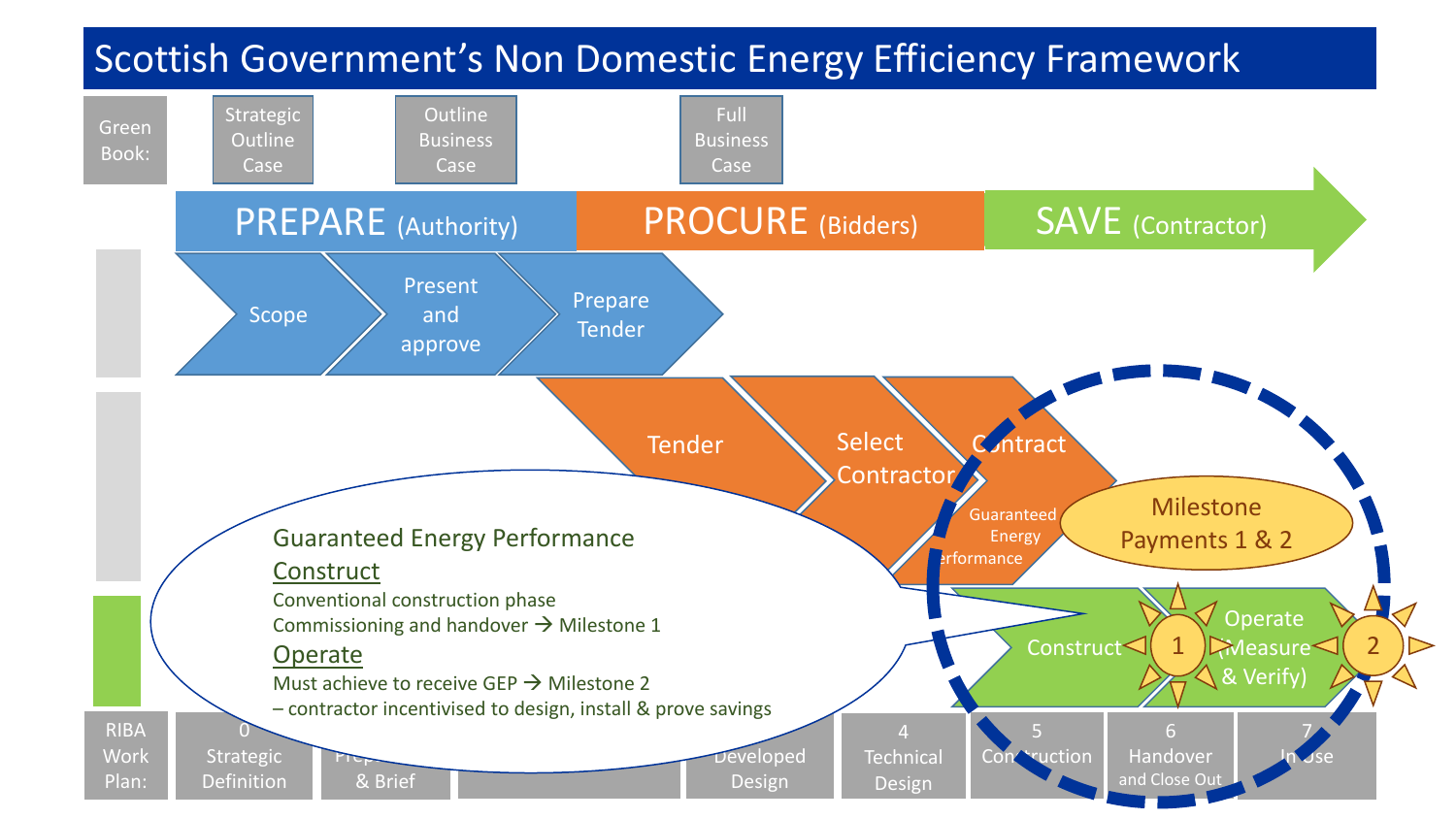# Draft Indicative Project Plan



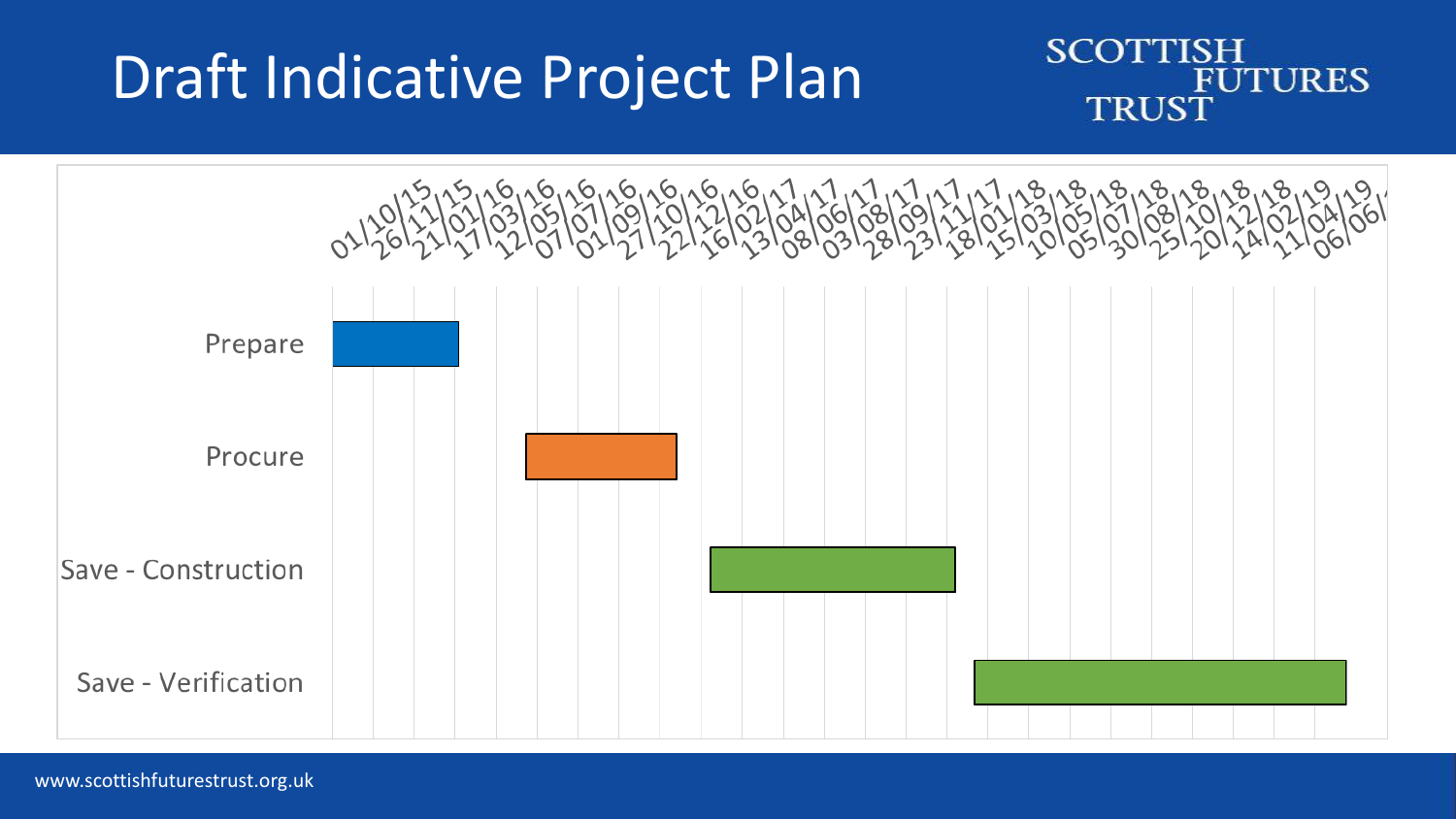### Support: NDEE Support Unit Low Carbon Infrastructure Transition Programme



- Support by application, subject to eligibility of organisation and project
- Provided by Support Unit procured by LCITP
- Support Unit to assist with eligible projects, e.g. :
	- "Prepare" stage
	- technical scope
	- outline business case
	- "Procure" stage
	- outline *mini-competition* procurement process
	- sample evaluation questions & criteria
- At "Save" stage, it is expected savings will exceed ongoing costs

#### LCITP Website: www.gov.scot/Topics/Business-Industry/Energy/Action/lowcarbon/LCITP